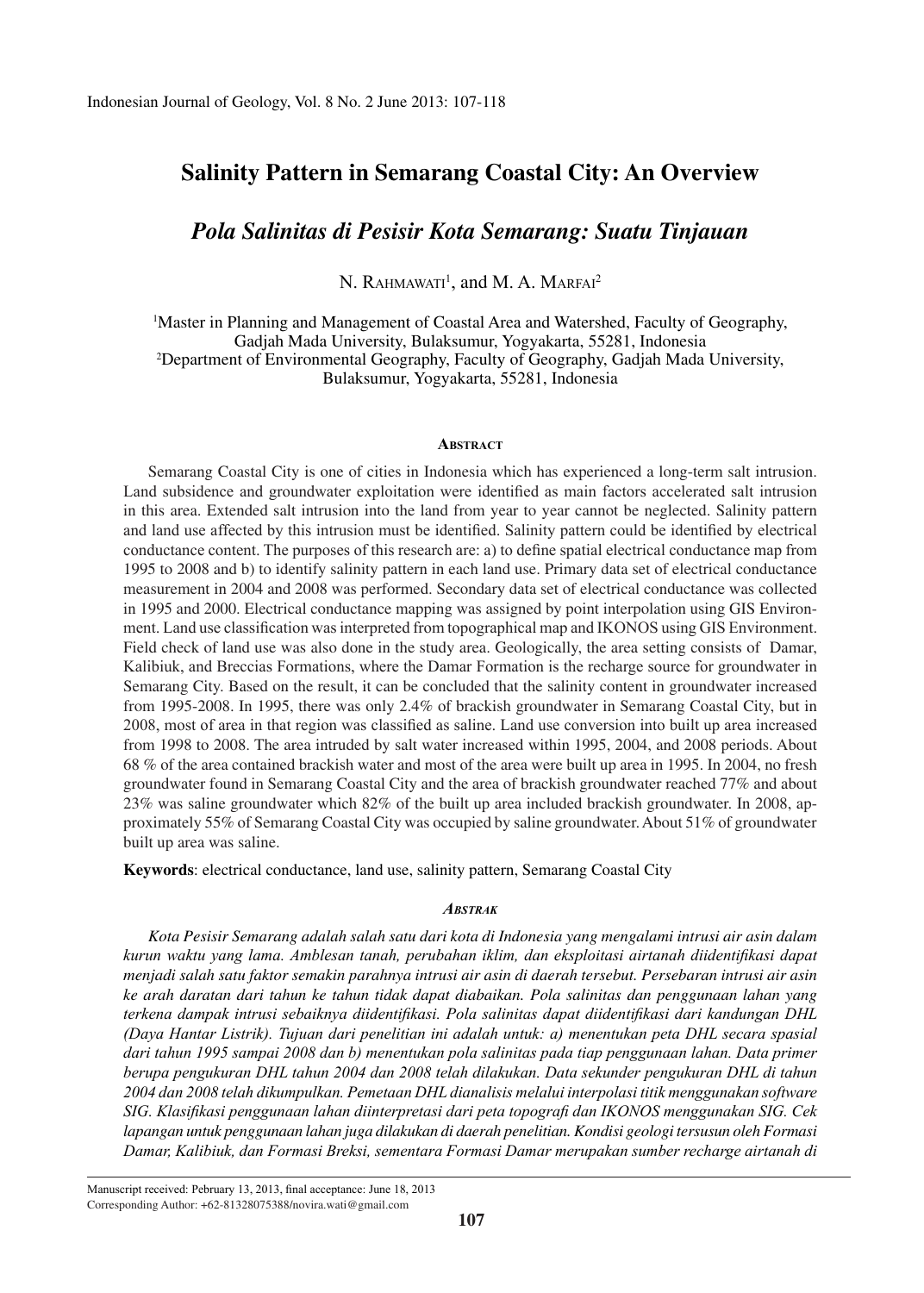*Kota Semarang. Berdasarkan hasil penelitian, dapat disimpulkan bahwa pola salinitas pada airtanah meningkat pada 1995-2008. Tahun 1995, hanya 2.4% areal di Kota Pesisir Semarang berair payau, tetapi di tahun 2008, sebagian besar Kota Pesisir Semarang termasuk dalam air asin. Konversi penggunaan lahan menjadi lahan terbangun meningkat dari 1998 sampai 2008. Daerah yang terintrusi air asin meningkat selama periode 1995, 2004, dan 2008. Sekitar 68% daerah penelitian merupakan air payau dan sebagian besar daerah tersebut merupakan lahan terbangun di 1995. Di tahun 2004, tidak terdapat air tawar di Kota Pesisir Semarang; dari luasan area air payau yang mencapai 77%, sekitar 23% adalah air asin dengan 82% arealnya adalah berair payau. Tahun 2008, sekitar 55% dari Kota Pesisir Semarang airtanahnya adalah air asin. Sekitar 51% dari lahan terbangun mempunyai airtanah asin.*

*Kata kunci*: *Daya Hantar Listrik, land use, pola salinitas, Kota Pesisir Semarang* 

#### **INTRODUCTION**

#### **Background**

There are several basic terms in this paper as a framework how geology correlates with the geomorphology and how they control groundwater flow. Landform is a natural asset of geomorphology in the context of geomorphological resources. Land use is an expression of anthropogenic activity that influences geomorphology and geomorphology also effects on land use change (Hugget, 2007). Morphometric in geomorphology influences groundwater flow in terms of kinetic energy and hydraulic boundaries (LaFleur, 1999). Various landforms affect spatial and temporal salt pathways (Summerell *et al.*, 2006). Landform can also modify salinity concentration in groundwater, as also paleo-material and slope as geomorphology features influence groundwater's salt concentration (Bennetts *et al*., 2006). Perry *et al.* (2009) presented that fresh-water lens are controlled by geomorphology features (such as fault, and high permeability layer).

However, anthropological influence to groundwater by land use expression can affect groundwater condition. Moreover, land use can affect water recharge, water supply and water quality changes (Lerner and Harris, 2009). While, geological parameter controls groundwater chemistry and distribution (Hasan *et al.*, 2009).

Another term, hydrogeomorphology, can be defined as the studies of spatial and temporal dimension of hydrologic process and landform or interrelation between geomorphology process and surface and sub-surface water (Poole, 2010). Lenahan and Bristow (2010) studied about spatial and temporal saline groundwater in floodplain, whilst Baird and Horn (1996) studies groundwater flow in sandy beaches. Then Datema (1989) presents groundwater chemical pattern in Central Java and West Java.

Related to the above terms and basic framework, this paper will discuss the groundwater quality setting in Semarang, and how it changes through time. Semarang is one of coastal cities in Central Java that has experienced salt intrusion. Seawater intrusion in Semarang Coastal Area is identified since 1990 (Purnama, 2005). Various landforms in this area must influence the movement and distribution of salt intrusion. Jeong (2001) studies land use effects on hydrogeochemistry condition including electrical conductance in groundwater. Moreover, Cho *et al.*  (2009) had reviewed effect of land use change with groundwater level. Therefore, this research reviewed spatial and temporal saline groundwater and land use in Semarang Coastal Area. Understanding the correlation between salt intrusion and land use is the key to manage groundwater resources in the area.

# **Site Description**

Semarang is a capital city of Central Java Province, Indonesia. This capital city is located in coastal area and lowlands of the Semarang City. Semarang Coastal City comprises 16 subregencies that are Mijen, Gunungpati, Banyumanik, Gadjah Mungkur, Semarang Selatan, Candisari, Tembalang, Pendurungan, Genuk, Gayamsari, Semarang Timur, Semarang Utara, Semarang Tengah, Semarang Barat, Tugu, and Ngalian. There are 1,544,358 inhabitants live within the area of  $386.51 \text{ km}^2$  in Semarang City (BPS Kota Semarang, 2012). Administrative boundary of Semarang City can be shown in Figure 1. These are the subregencies included in this discussion: Gadjah Mungkur, Semarang Selatan, Genuk, Semarang Timur, Gayamsari, Tembalang, Semarang Utara, Semarang Tengah, Semarang Barat, Tugu, and Ngaliyan.

Relative flat topographies in Semarang City that can reach 225.31 km*<sup>2</sup>* (Rahmawati, 2010) occupying most of the Semarang City is coastal and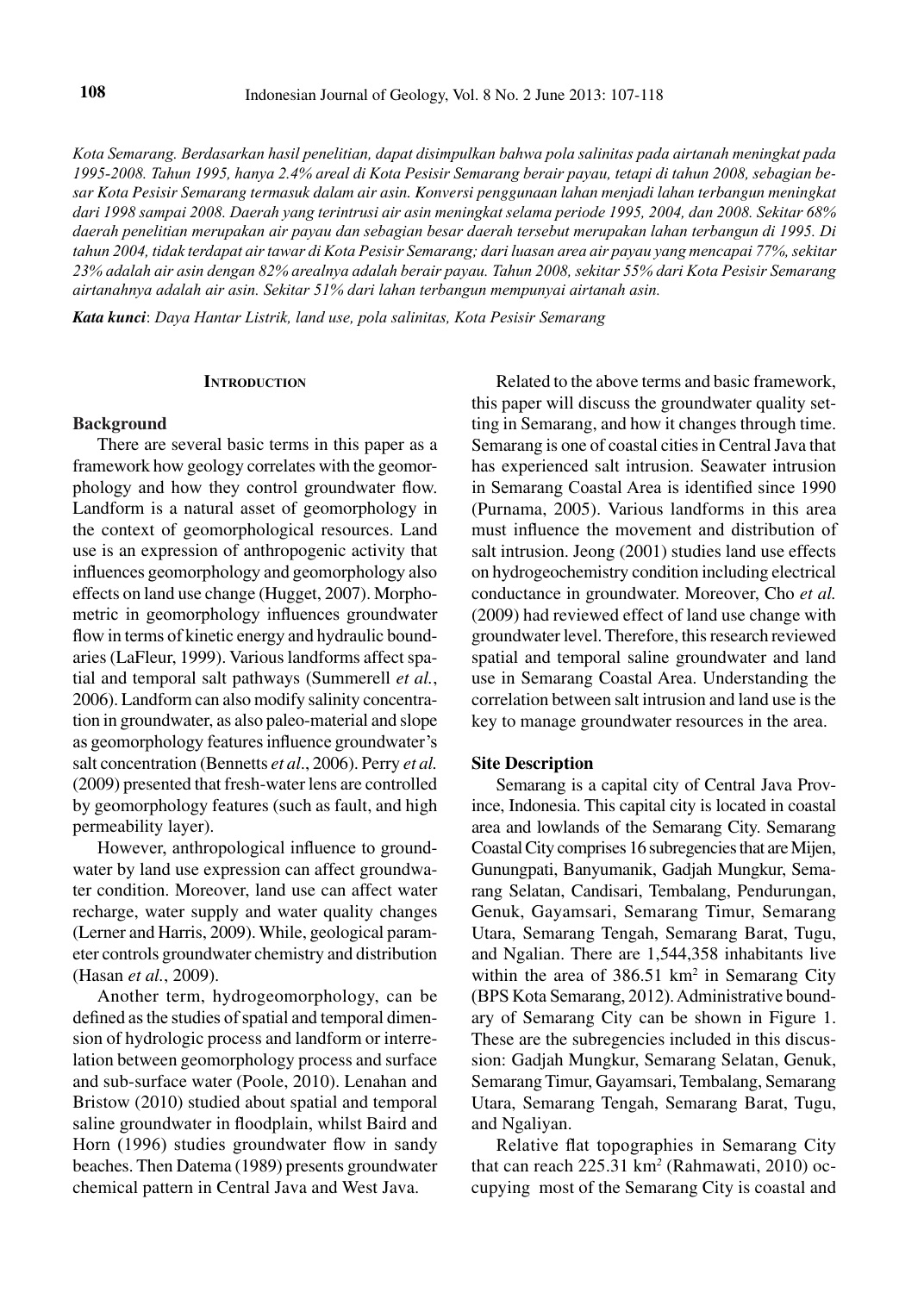

Figure 1. Locality map of Central Java and Yogyakarta Special Provinces that are focused on the study area in Semarang coastal city.

low land areas where the southern border of these areas are folded mountain. Geologically, setting of this coastal area is composed of alluvial sediment with alluvial soil. Alluvial sediment consists of sand, clay, and gravel. The age of this alluvial formation is Pleistocene. Based on Geological Map scale 1:100000, Magelang and Semarang Sheet (Thanden *et al*.1996), the southern part of Semarang Coastal Area is bordered by fault line and hills. This hill is built by Damar, Kalibiuk and Breccias Formations. The Damar Formation comprises tuffaceous sandstone, conglomerats, volcanic breccias, and tuffs.

The Kalibiuk Formation consists of claystone, marl, and sandstone. The Breccias Formation is volcanic breccias, lava flows, tuffs, tuffaceous sandstone, and clay stone. According to Purnama (2005), groundwater recharge of Semarang City is from the Damar Formation. Depositional process dominated in this area since sedimentation rate from land was higher rate than from sea. According to Marfai *et al.* (2008), total sedimentation rate in a specific area of Semarang Coastal Area is 945 m from 1908 - 2003. Various abrasion and sedimentation face occurred in certain areas due to natural condition and reclama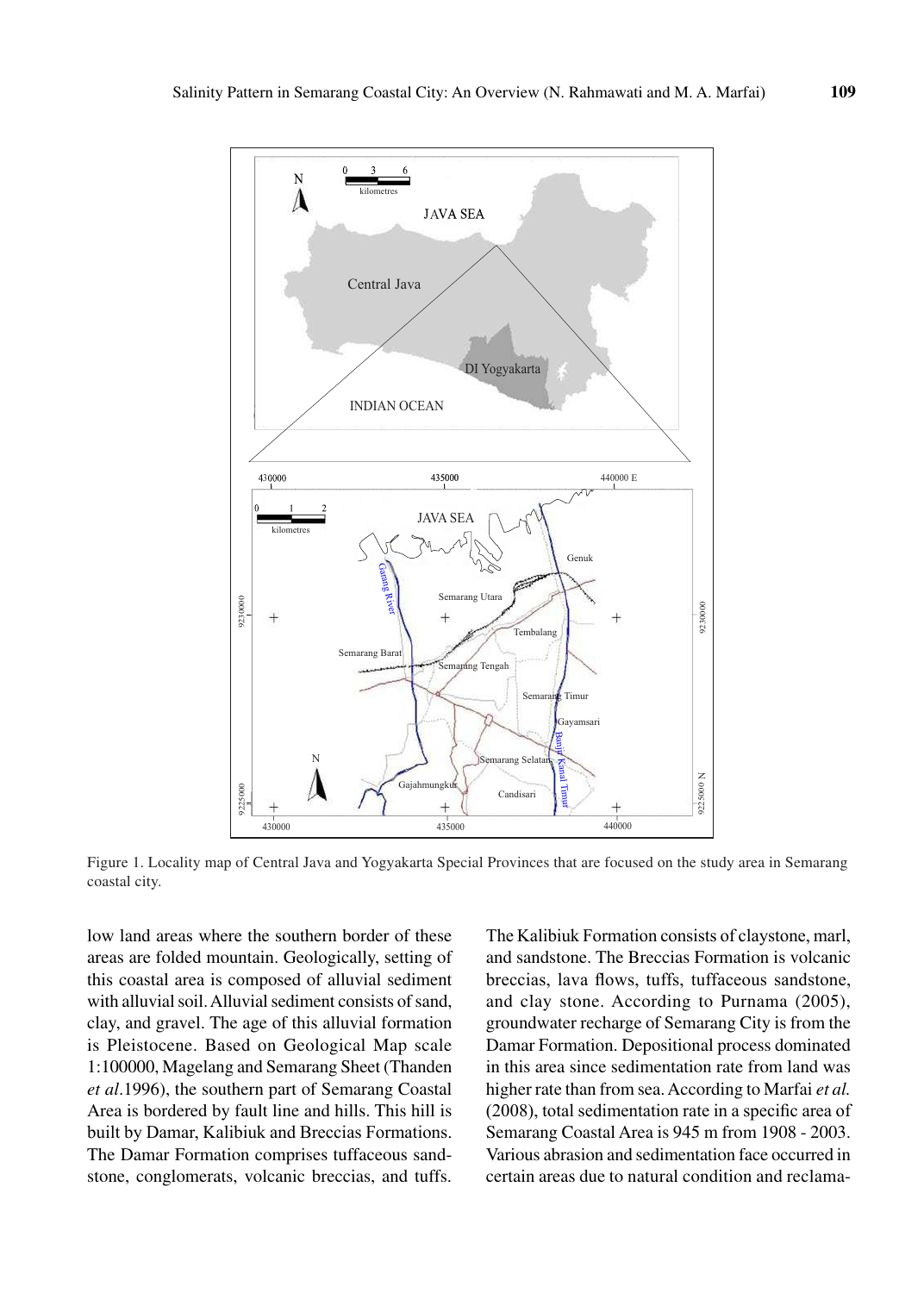tion even though most of the years sedimentation face is higher than erosion rate. Moreover, wave activity in Java Sea located in north of Java Island was lower than in Hindia Ocean situated in south of Java Island. As a result, in this area deltas were formed. This area underwent land subsidence with the rate of subsidence is 2 cm/year to more than 8 cm/year closer to the sea (Kuehn *et al*., 2010). Moreover, this city also has faced complicated problems in correlation with coastal flood. Total lost due to coastal flood can reach 1,812.8 million EUR, where the affected area can reach 1812.8 ha for not better case (Marfai and King, 2008).

Semarang Coastal City also is vulnerable for salt intrusion due to the contact with sea. Based on Purnama (2005) salt intrusion has occurred in coastal and low land areas in Semarang City. Moreover, since 1990, groundwater salinity in some areas has increased. Another issue was the increasing groundwater exploitation to  $35.3 \text{ m}^3$ /year from 1990 - 1998 period (Marfai and King, 2007). Rahmawati (2010) presented that the groundwater exploitation activities in the coastal and low land areas make groundwater level drop significantly at the range of 0.5 - 1 m. Moreover, Hamandi (2007; in Kuehn *et al.,* 2010) stated that groundwater level decreased 15 m from 1984 to 2000. Many industrial, offices, and commercial buildings are set in this area. In addition, Tanjung Mas Harbour that is famous since Holland Colonization also exists in this area. This condition led to a higher pressure for groundwater exploitation to supply water demand. As a result, salt intrusion will be worse in the future.

## **METHODS**

Time series primary and secondary data sets of groundwater sample were collected to identify salinity pattern in Semarang Coastal Area. Secondary data of groundwater sample was acquired in 1995 and 2000 from Ministry of Public Works. Primary data of groundwater was taken in 2004 and 2008. Saline groundwater classification was divided into three classes according to Todd and Mays (1970). Based on electrical conductance (EC) content, groundwater condition in the study area can be classified as fresh water, brackish water, and saline water. EC value for fresh water is 0 - 600 μmhos/ cm, for brackish water is 6,00 - 6,500 μmhos/cm, 6,500 - 65,000 μmhos/cm is for saline water, and more than 65,000 μmhos/cm is brine. Due to relative high resolution both in space and time, remote sensing data can be contributed to calibration and validation of hydrologic model such as landform, land use change, and land cover or climate change on hydrological system (Stisen *et al*., 2008). This research used remote sensing and field checking to define a land use change in the study area. Land conversion is the type of land use change (Wang *et al*., 2012). Time series aerial photographs were used to map land use by Hara *et al*. (2005). Spatial and temporal resolution of satellite imagery can be used for various cases and various researches (Marfai *et al.*, 2008). Multi data sources can be used for change detection analysis (Chalabi *et al*., 2006). Marfai and King (2008) used topography map and IKONOS Image to detect land use changes. Therefore, this research used topography map and IKONOS for change detection of land use and water sampling. Land use analysis interpreted from topographic map published in 1998 which the field survey was on 1995, IKONOS 2004 and 2008. Universal Transverse Mercator (UTM) 49 S with WGS 1984 Spheroid was registered to IKONOS and topographic map. The material used for land use detection is explained in Table 1. Topographic map was used for base map. Manual digitations of land use in 2004 and 2008 were analyzed using ArcGIS 10. Field check was performed for land use in 2004 and 2008. Land use was classified into 6 main classes: bare land and garden, built up, fishpond, grass and shrub, rice field, and water body. This land use classification was adjusted to topographic map. The characteristic of land use was used to pattern behavior electrical conductance as an indication of salt intrusion such as the area influenced by salt intrusion.

Table 1. Data used for Land Use Classification

| No. | Type of data used      | Scale/<br><b>Resolution</b> | Year      |
|-----|------------------------|-----------------------------|-----------|
|     | digital topography map | 1:25000                     | 1995/1998 |
| 2   | <b>IKONOS</b> Image    | 1 m                         | 2004      |
| 3   | <b>IKONOS</b> Image    | 1 m                         | 2008      |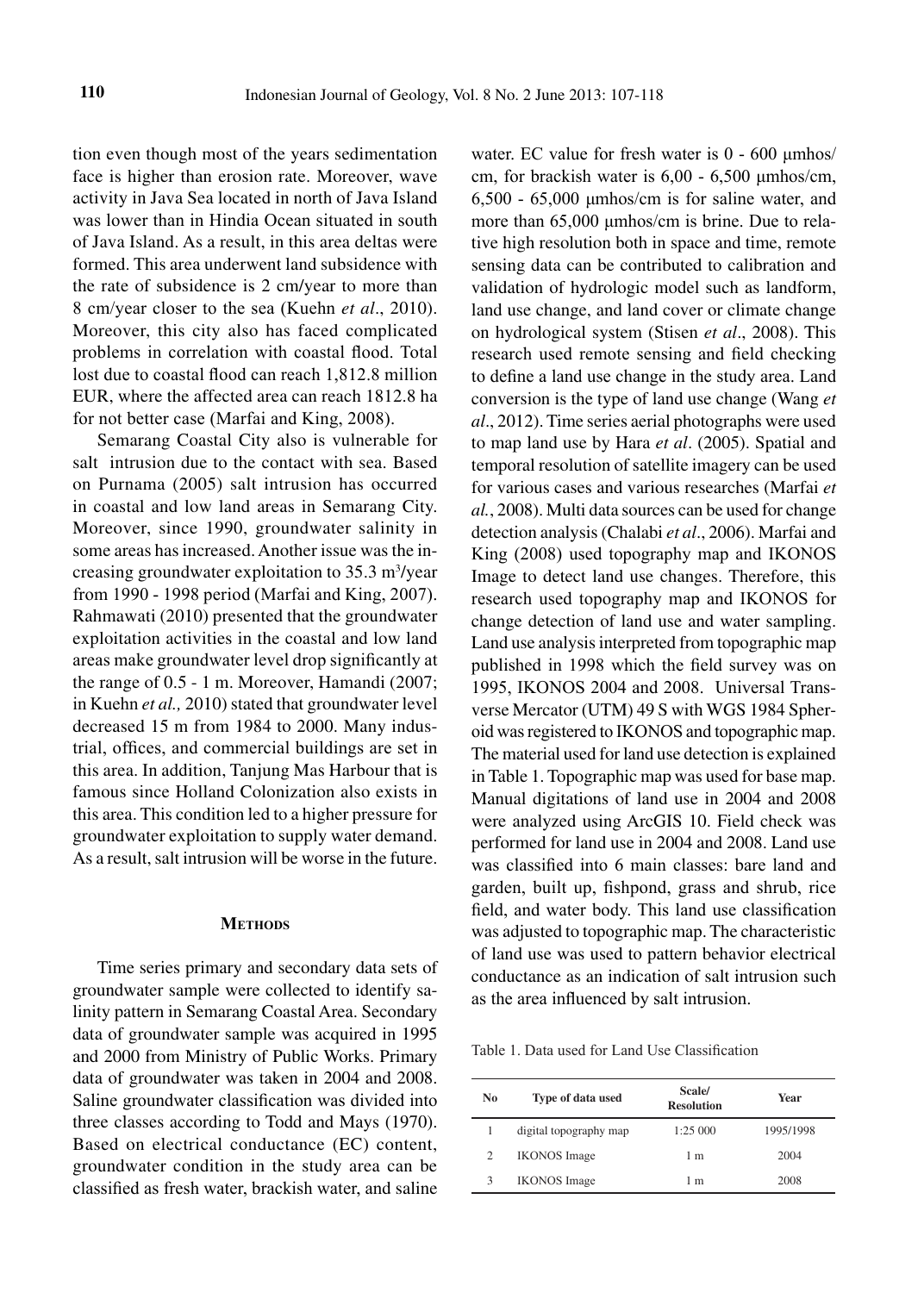# **result And dIscussIon**

# **Salinity Pattern**

Salinity pattern in coastal area of the Semarang City illustrated further movement of saline water to landward. The value of electrical conductance increased continuously from 1995 to 2008. In 1995, western part of the Semarang Coastal City included Semarang Barat Regency suffered with brackish water. In southern and eastern parts of the Semarang Coastal City, their groundwater condition was fresh water even some of location was starting closely to brackish water. Figure 2 illustrates electrical conductivity map of the Semarang

Coastal City. Spatial salinity pattern in 2000 generally shows a rising value of electrical conductivity particularly Semarang Utara Subregency. It can be shown in Figure 3. The extend of saline water in 2004 is also broader than in 2000. The maximum value of electrical conductivity in this year could reach 24800 μmhos/cm including saline groundwater. Most of the area of Semarang Coastal City was occupied by brackish water except in the southern part like Semarang Selatan Subregency. Figure 4 describes salinity pattern in the Semarang Coastal City. In 2008, electrical conductivity value was much higher than previous years that could be supported by an extensive salt intrusion. The maximum value



Figure 2. Electrical conductance in 1995.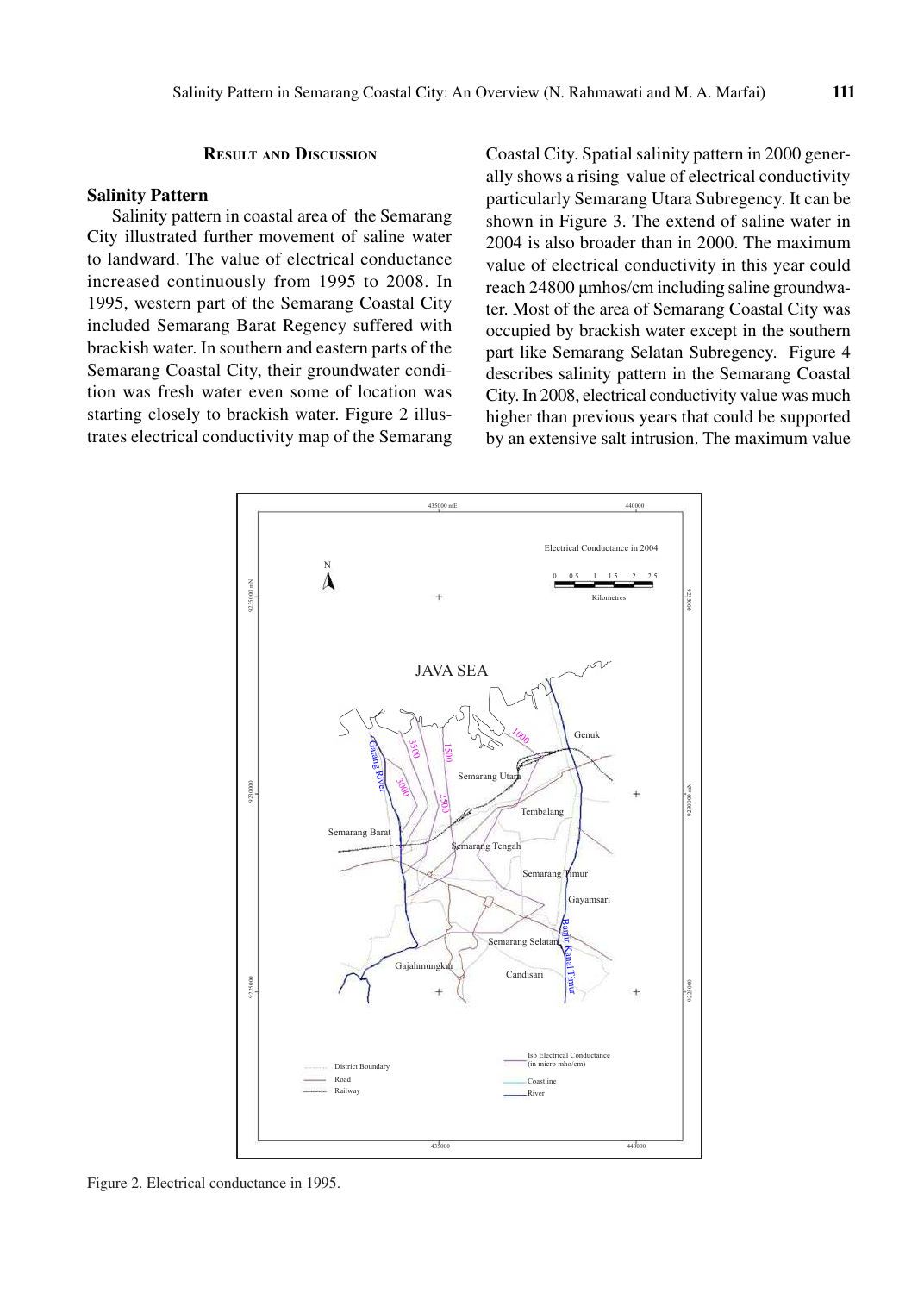

Figure 3. Illustration of electrical conductance map in 2000.

of electrical conductivity in this area was 61800 μmhos/cm. This value was close to brine water. The value of electrical conductance in eastern part was higher than western part of coastal area. Most of the area was brackish water. Some location-illustrated condition of groundwater was saline water particularly near Tanjung Mas Harbour. It can be shown in detail in Figure 5. Moreover, propagation of saline water in 1995 until 2008 in Semarang Coastal City can be illustrated clearly in Figures 6 and 7.

Since Semarang Coastal area was dominated by sedimentation of clay and silt materials derived from coastal depositional landform, this material make

possibility of higher salinity content because these materials can keep better salt concentration due to its porosity than other materials such as sand and breccias in the Damar Formation. In addition, since in the past trapped sedimentation created evaporated rocks such NaCl resulted in a higher electrical conductance value in coastal area of Semarang (Purnama, 2005). Moreover, in this area, a higher hydraulic conductivity of marine sediments and sedimentation process from river made the possibility of saline water move and spread faster than material of the Damar Formation in southern part that has a lower hydraulic conductivity. This case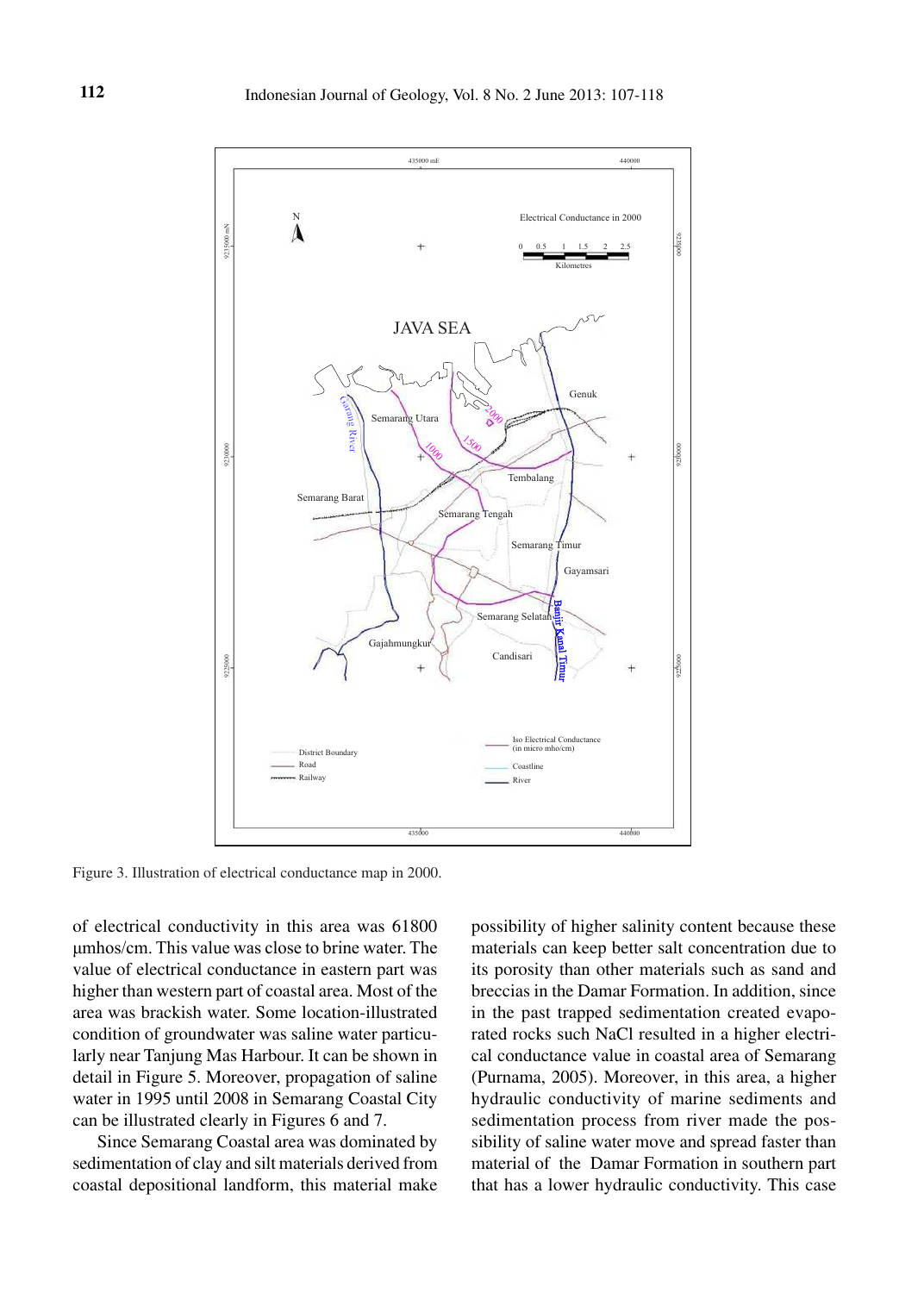

Figure 4. Map illustrates electrical conductance in 2004.

can be shown in Figures 6 and 7 that the movement of saline water is faster in eastern part where most of the area was alluvial sediment than in northwest where directly bordered by the Damar Formation. In 1995, groundwater was fresh water in eastern part consisting of alluvial sediment but in 2008, this area was saline water. However, it was different with the northwest part of this study area that was bordered by the Damar Formation where in 1995 and 2008 this area was brackish water. This paper overviewed salinity pattern in a shallow groundwater. If the movement flow further deep to the Kalibiuk Formation (Miocene and Pliocene periods), this salinity

contamination will trap in Semarang Coastal Area in a longer period, since this formation present as a horst separating the Damar Formation and Alluvial Deposit in Semarang Coastal Area with Volcanic Breccias Formation.

## **Salinity Pattern and Land Use**

Land use changes in Semarang Coastal City were high from 1995 until 2008. Since 1995, generally built up area was dominated land use in the Semarang Coastal City. Most of land area was converted into built up area such as settlement, office building, commercial building, and road from 1998 to 2008.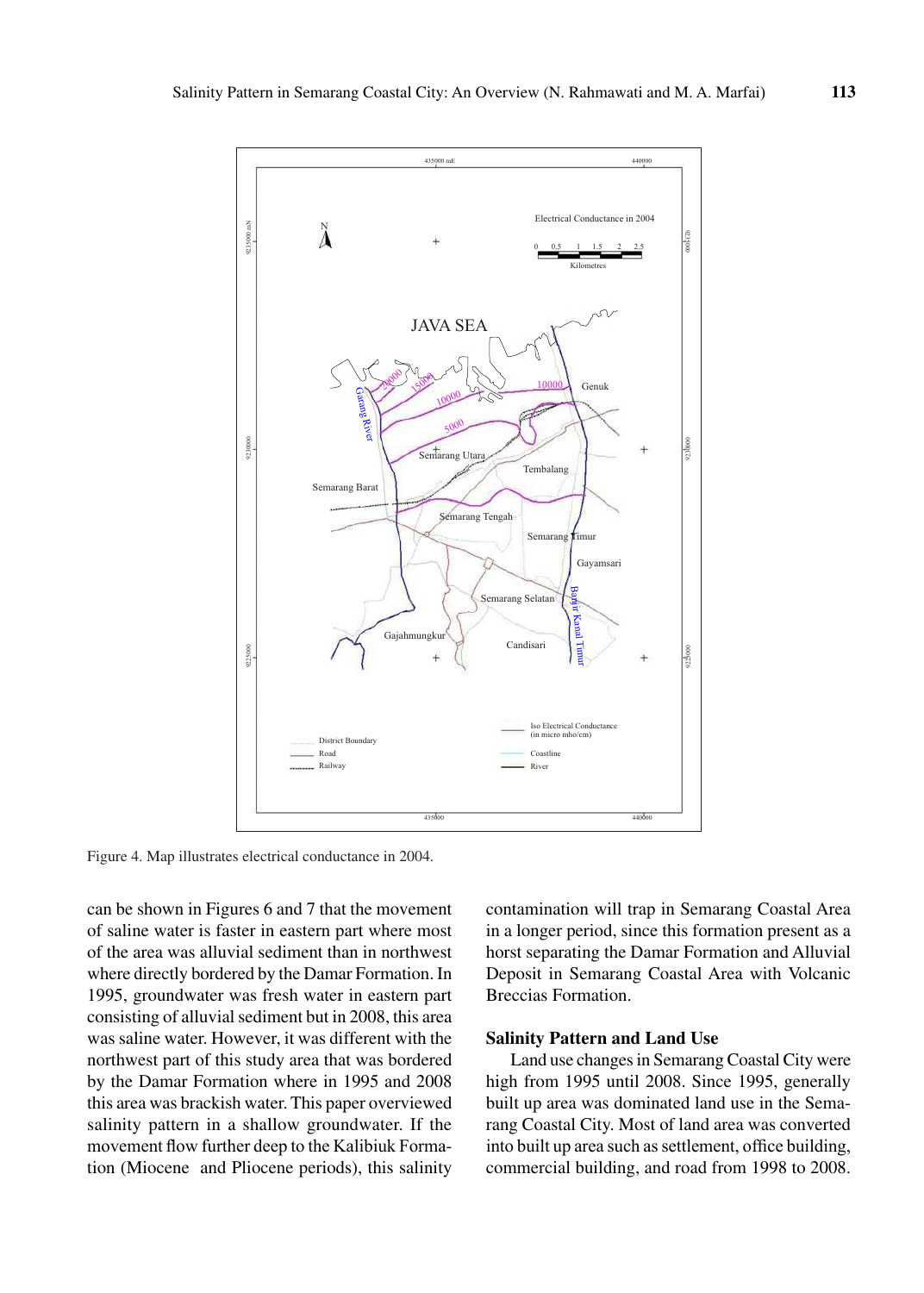

Figure 5. Illustration of electrical conductance in 2008.

Land area in the Semarang Coastal City was converted into built up area reaching about 698 ha. Land use change in Semarang Coastal City can be shown in Table 2. The different total area of the study area can be caused by different scale of the map, land reclamation, and higher sedimentation rate. Resolution of topography map was 5 m and IKONOS was 1 m. Marfai *et al*. (2008) confirmed higher sedimentation rate and land reclamation resulted additional land area in Semarang Coastal Area.

The effect of salt intrusion in Semarang Coastal City extended significantly to land use from 1998

Table 2. Data of Land Use Change in 1995 and 2008

| <b>Land Use</b>   | Area (ha) |          |  |  |
|-------------------|-----------|----------|--|--|
|                   | 1995      | 2008     |  |  |
| Bare land, garden | 37.42     | 32.42    |  |  |
| Built up          | 2,006.17  | 2,704.74 |  |  |
| Fish pond         | 102.81    | 148.46   |  |  |
| Grass, shrub      | 670.85    |          |  |  |
| Rice field        | 29.99     |          |  |  |
| Water body        | 184.66    | 183.59   |  |  |
| Total             | 3,031.90  | 3,069.22 |  |  |
|                   |           |          |  |  |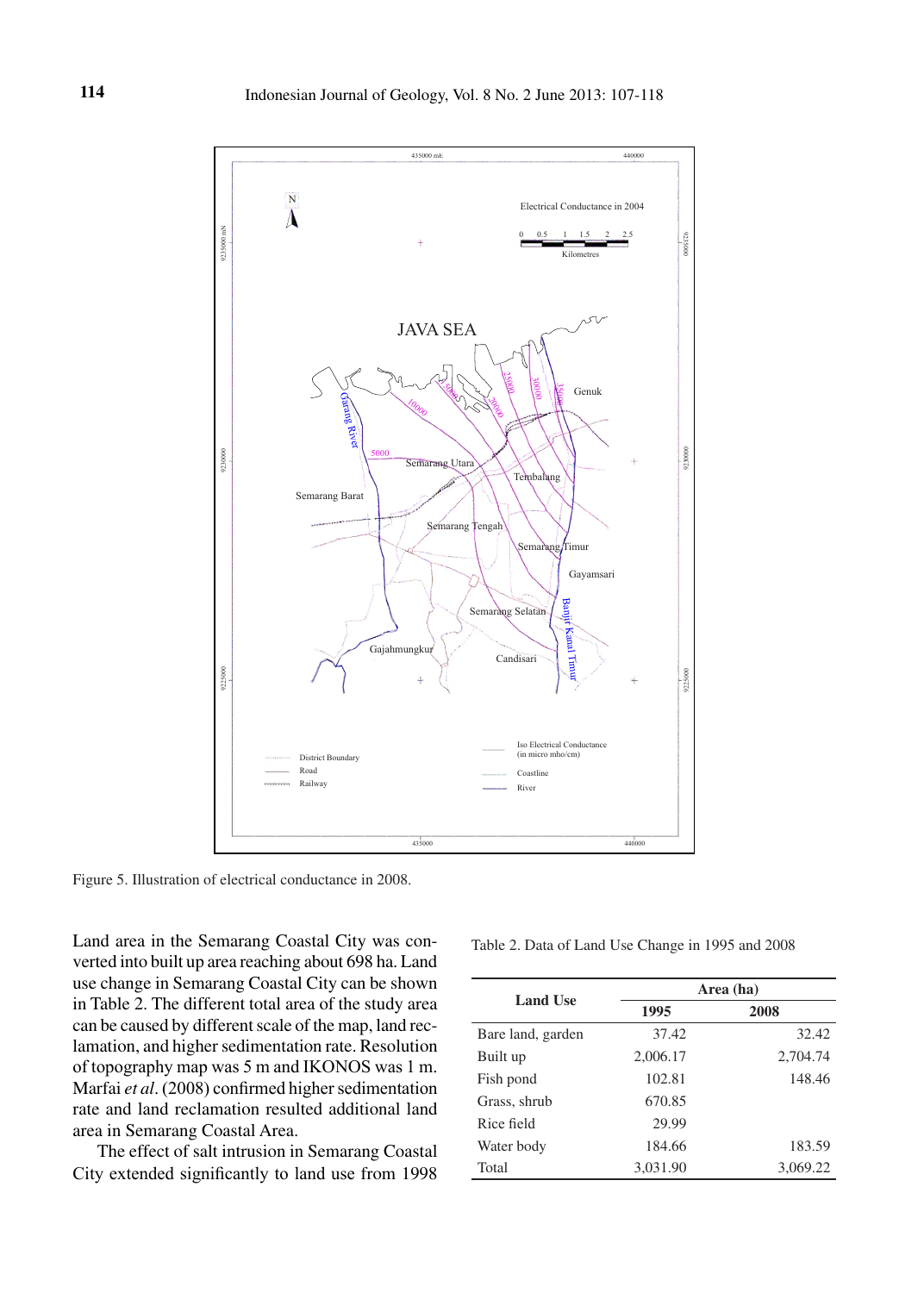

Figure 6. Map showing of salinity in 1995.

to 2008. In 1998, total area of fresh water reached 878.68 ha and brackish water extended 1,933.15 ha. The area affected by salt intrusion continuously 27.96 ha for bare land and garden; 1,417.77 ha for built up; 66 ha for fish pond; 335.08 ha for grass and shrub; 15.87 ha for rice field; and 70.47 ha for water body. Groundwater in these areas was brackish water, no saline water found in Year 1998. Moreover, in 2004, the area affected by salt intrusion increased significantly since in this year saline groundwater was identified and no fresh

groundwater in the Semarang Coastal City. Total area of brackish groundwater was 2,367.68 ha and total area of saline groundwater was 680.22 ha. The area of bare land and garden, built up, fish pond, grass and shrub, rice field, and water body that covered by brackish groundwater continuously was 20.59 ha; 2,209.88 ha; 11.61 ha; and 125.60 ha. Then, the area of saline water occurred in bare land and garden, built up, fish pond, and water body continuously was 12.22 ha; 473.08 ha; 136.86 ha; and 58.06 ha. Groundwater condition in built up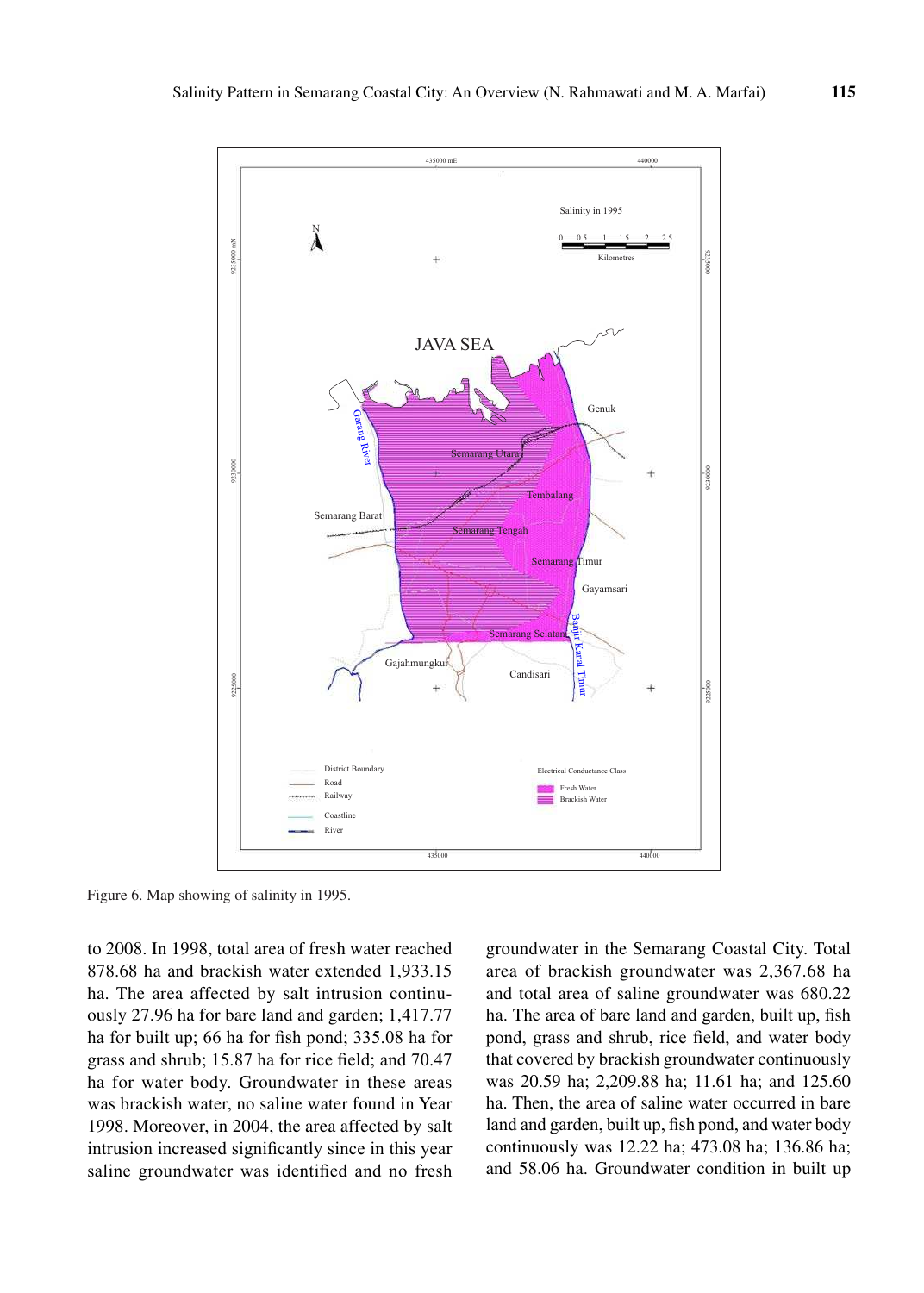

Figure 7. Illustrates salinity in 2008.

area including brackish groundwater that reached 80% and 20% of built up area was saline water. Area affected by salt intrusion in the Semarang Coastal City enhanced in 2008, where a half of the City area was occupied by saline groundwater. Groundwater condition in bare land and garden was saline. More than 50% of built up area in Semarang Coastal City was saline groundwater. The saline groundwater in the area of water body such as river and drainage system increased. Total area affected by brackish groundwater was 1,299.06 ha; 16.89 ha; and 42.79 ha continuously for built up, fish pond, and water body. The area affected by saline groundwater for bare land and garden, built up area, fish pond, and water body continuously was 32.81 ha; 1,405.69 ha; 131.58 ha; and 140.87 ha. The area of saline groundwater increased about 1,030.73 ha in 2008. The area affected by salt intrusion in the Semarang Coastal City can be illustrated in Table 3. One of the factors make saline water move forward to the land is groundwater exploitation. Example of groundwater exploitation records can be shown in Table 4.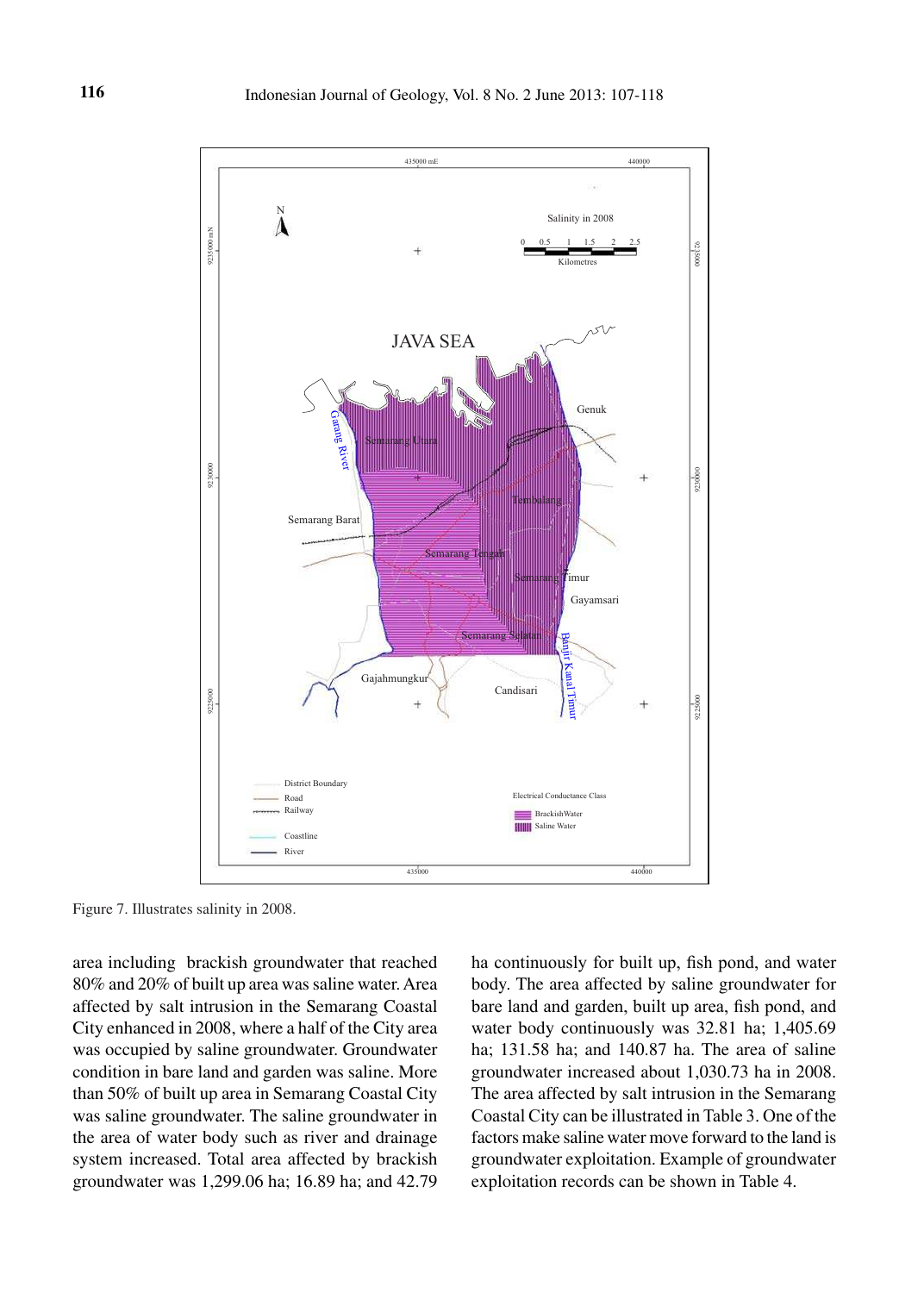|                   | Area (ha) |                 |               |       |                 |               |       |                 |               |
|-------------------|-----------|-----------------|---------------|-------|-----------------|---------------|-------|-----------------|---------------|
| <b>Land Use</b>   | 1995      |                 | 2004          |       | 2008            |               |       |                 |               |
|                   | Fresh     | <b>Brackish</b> | <b>Saline</b> | Fresh | <b>Brackish</b> | <b>Saline</b> | Fresh | <b>Brackish</b> | <b>Saline</b> |
| Bare land, garden |           | 27.96           |               |       | 20.59           | 12.22         |       |                 | 32.81         |
| Built up          |           | 1,417.77        |               |       | 2,209.88        | 473.08        |       | 1,299.06        | 1,405.69      |
| Fish pond         |           | 66.00           |               |       | 11.61           | 136.86        |       | 16.89           | 131.58        |
| Grass, shrub      |           | 335.08          |               |       |                 |               |       |                 |               |
| Rice field        |           | 15.87           |               |       |                 |               |       |                 |               |
| Water body        |           | 70.47           |               |       | 125.60          | 58.06         |       | 42.79           | 140.87        |
| Total             | 878.68    | 1,933.15        | 0.00          | 0.00  | 2,367.68        | 680.22        | 0.00  | 1,358.73        | 1,710.95      |

Table 3. Data of Land Use affected by Salt Intrusion in Year 1995, 2004, and 2008

Table 4. Groundwater Exploitation Record 1900 - 1998

| Year | <b>Groundwater abstraction</b><br>(in million meter cubic per year) |  |  |  |
|------|---------------------------------------------------------------------|--|--|--|
| 1900 | 0.4                                                                 |  |  |  |
| 1910 | 0.5                                                                 |  |  |  |
| 1920 | 0.5                                                                 |  |  |  |
| 1932 | 0.6                                                                 |  |  |  |
| 1982 | 13.7                                                                |  |  |  |
| 1985 | 16.1                                                                |  |  |  |
| 1990 | 22.5                                                                |  |  |  |
| 1995 | 26.7                                                                |  |  |  |
| 1996 | 29.1                                                                |  |  |  |
| 1997 | 34.9                                                                |  |  |  |
| 1998 | 35.7                                                                |  |  |  |

#### **conclusIon**

Salinity content of groundwater in the the Semarang Coastal City increased from 1995 to 2008 by 99% where the minimum level of salt content in 1995 was 601 μmhos/cm then the maximum level of salt content in 2008 was 61800 μmhos/cm. Starting in 1995, groundwater in the Semarang Coastal City, particularly in Semarang Utara Subregency, was brackish water due to salt-water intrusion. This condition has continued until no fresh groundwater can be identified in the unconfined aquifers in 2004. In 2004 also, the groundwater has started to be classified as saline water in this year. This situation has continued until 2008, with increasing factor of 34% in 2004 to 2008 period. In the Semarang coast, 50% of built up area contained saline groundwater.

Increased saline groundwater in the Semarang Coastal City is mainly due to groundwater over exploitation. Intensive groundwater exploitation will make fresh-water interface move to landward. Moreover, land subsidence can lead salt-water move forward into the land.

Acknowledgements-The authors would like to thank the reviewers and colleagues for their comments to improve the quality of this paper.

#### **references**

- Badan Pusat Statistik (BPS) Kota Semarang, 2012. *Semarang Municipality in Figure 2011*. BPS Kota Semarang, Indonesia.
- Baird, A.J. and Horn, D.P., 1996. Monitoring and Modelling Groundwater Behaviour in Sandy Beaches. *Journal of Coastal Research,* 12(3), p.630-640.
- Bennetts, D.A., Webb, J.A., Stone, D.J.M., and Hill, D.M., 2006. Understanding the Salinisation Process for Groundwater in an Area of South-Eastern Australia, using Hydrochemical and Isotopic Evidence. *Journal of Hydrology* , 323, p.178-192.
- Chalabi, A., Mohd-Lokman, H., Mohd-Suffian, I., Karamali, K., Karthigeyan, V., and Masita, M., 2006. Monitoring shoreline change using IKONOS image and aerial photographs: a case study of Kuala Terengganu area, Malaysia. *ISPRS Commission VII Mid-term Symposium "Remote Sensing: From Pixels to Processes"*, Enschede, the Netherlands, p.8-11.
- Cho, J., Barone, V.A., and Mostaghimi, S., 2009. Simulation of Land Use Impacts on Groundwater Levels and Streamflow in a Virginia Watershed. *Agricultural Water Management*, 96, p.1-11.